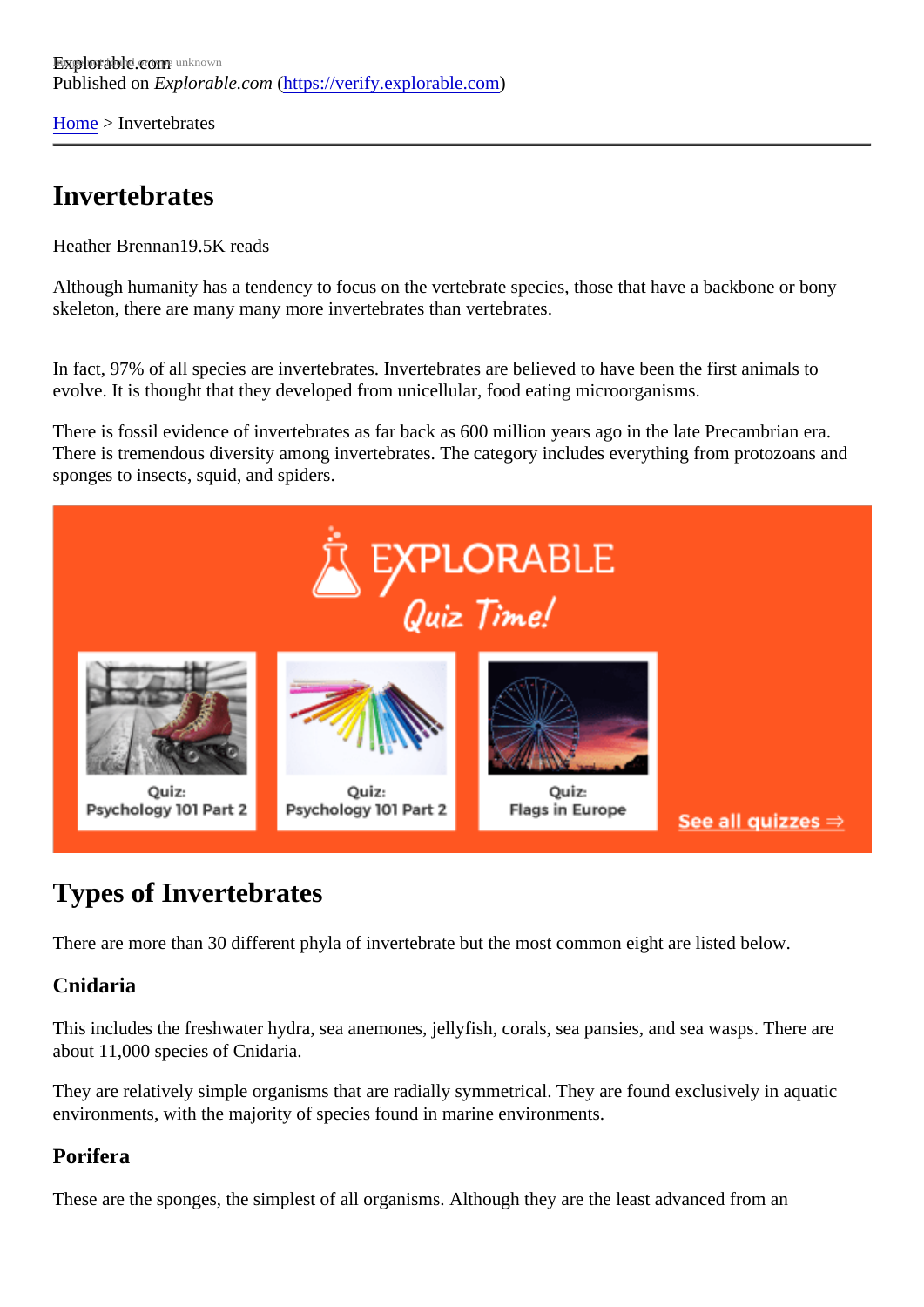evolutionary perspective, they are highly successful and have been around for over 600 million years.

They can be found in all aquatic environments. There are about 10,000 known species.

### **Annelida**

Annelids are segmented worms such as earthworms, leeches and ragworms. There are approximately 17,000 species of annelid. They can be found in terrestrial and aquatic environments.

They are bilaterally symmetrical vermiform animals with a nervous system and a true closed circulatory system and organs.

#### **Nematoda**

Roundworms are referred to as nematodes. The approximately 12,000 species of nematodes can be found in most environments. Many are endoparasitic.

Unlike annelids they lack a true circulatory system.

## **Platyhelminthes**

There are about 20,000 species of flatworm. They include the flukes, tapeworms, and planarians.

While the turbellarians, which includes the planarians, are free-living, most of the remaining species are parasitic.

### **Mollusca**

The mollusks are one of the most diverse groups. They include snails, clams, mussels, squid, octopi, oysters and chitons. Most are soft-bodied with either a hard shell or chitonous plates.

They are found in virtually every environment on the planet. At least 50,000 known species exist and it is believed that there may be as many as 200,000.

## **Arthropoda**

This is the most successful phyla on the planet with over 1 million known species and estimates that there are millions of species yet to be discovered.

Most are very small and many inhabit very small environments. Ninety percent of arthropods are insects. The phylum also includes spiders, crustaceans, scorpions, centipedes, millipedes, and many microscopic animals.

All arthropods have jointed legs and segmented bodies which are usually covered with a hard chitinous exoskeleton or cuticle. They can be found in virtually every environment on Earth.

## **Success of Invertebrates**

Invertebrates have evolved a wide number of unique adaptations that have allowed them to become so successful. They also form a crucial part of many environments.

For such small animals, they can cause a lot of damage to crops, plant life, and aquatic life when they are introduced as an invasive species. They have also been successfully introduced to areas as a control mechanism to eliminate or reduce invasive species.